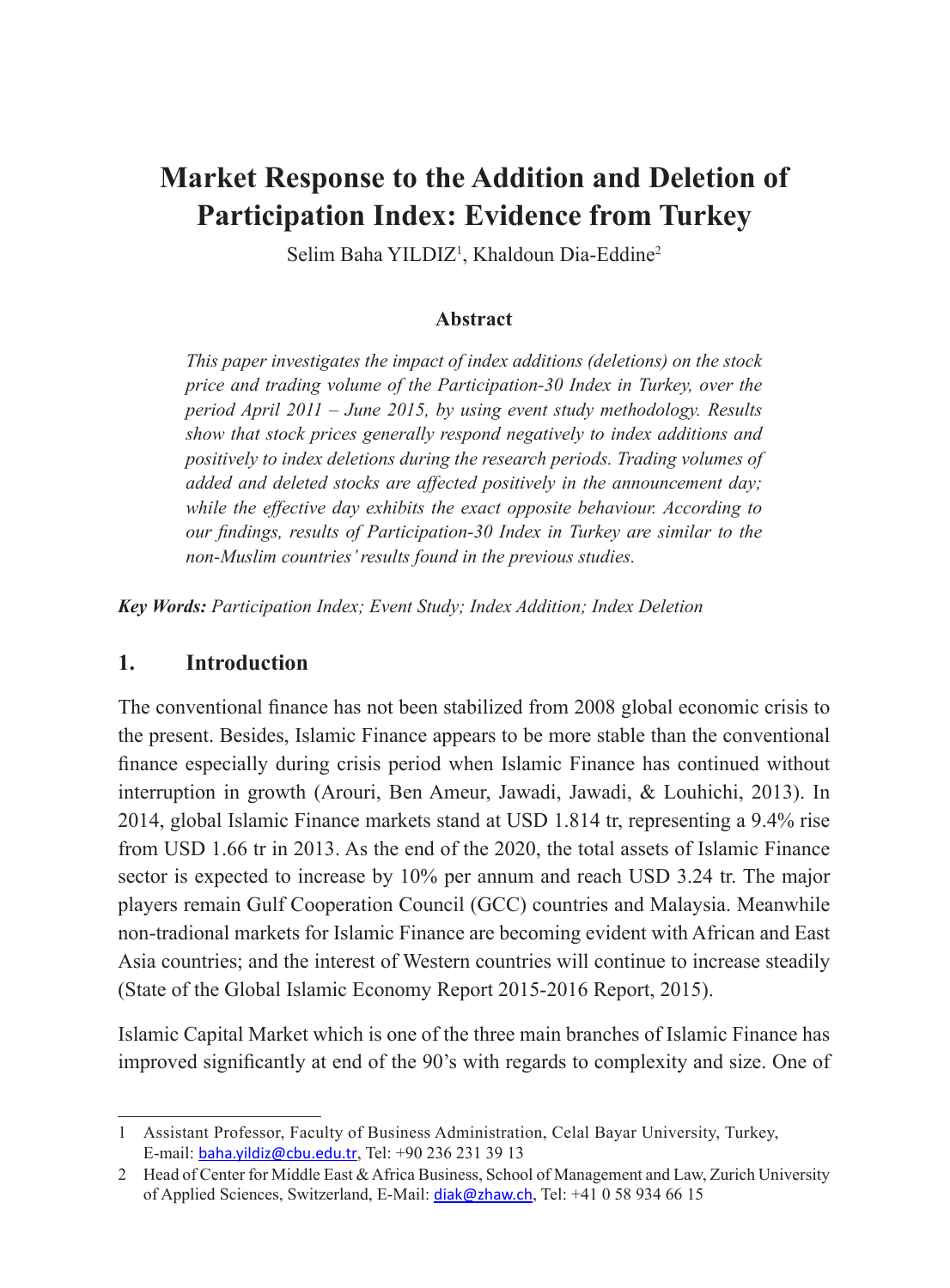the aspects of this improvement is the launch of Shariah compliant indices, which is a part of faith-based or morally responsible investments (Ghoul & Karam, 2007). The first Islamic indices DMI 150 (Dar al Mal al-Islami) and SAMI (Socially Aware Muslim Index) were released in 1998. One year later primary index providers Dow Jones and Financial Time Stock Exchange Group created their own indices named Dow Jones Islamic Market Index (DJIMI) and Global Islamic Index Series (GIIS) respectively. In the next years the other global integrated index providers such as Standard and Poor's, Morgan Stanley Capital International, and Stoxx Group activated their own Islamic Indices (El Khamlichi, Sannajust,& Sarkar, 2014). Islamic stock market indices have gained popularity due to the greater potential of growth and profitability (Hassan,  $\&$ Girard, 2011) and (Ho, Abd Rahman, Yusuf, & Zamzamin, 2014).

In Turkey, the interest for Islamic investments together with the appropriateness of the political environment has grown in the last decades. As a natural consequence of the growth, Islamic financial product range and number has increased and Participation Index<sup>3</sup>, which is in compliance with the principles of participating banking, started to be calculated as of 06.01.2011. Companies to be admitted to Participation-30 Index are determined in two phases; namely core activity and financial criteria as in other similar Islamic Indices. In the first phase, the Participation Indices exclude companies whose core activity is one of the following: interest-based financing, trade, services, intermediation (banking, insurance, financial leasing, factoring, and other interest-based activities), alcoholic beverages, gambling, games of chance, pork and similar food, press, publications and advertisement, tourism, entertainment, tobacco products, weapons, and futures gold, silver and currency trade. Companies passing the first screen are then checked using a second screen examining for compliance in financial ratios. These are;

- 1. Total interest loans / Market value < 30%,
- 2. Interest bearing cash and securities / Market value < 30%,
- 3. Income from non-permissible activities / Total Income < 5%.

The determined stocks are listed in descending order in terms of market value of stocks in active circulation. Top 30 stocks make up the Index (Participation-30 Index Rules Booklet). In the case of equities, the differences between Shariah compliant stocks and

<sup>3</sup> The index name "Participation Index" was changed to Participation-30 Index as of 09.07.2014 since the other indices (Participation 50 and Participation Model Portfolio) also started to be calculated.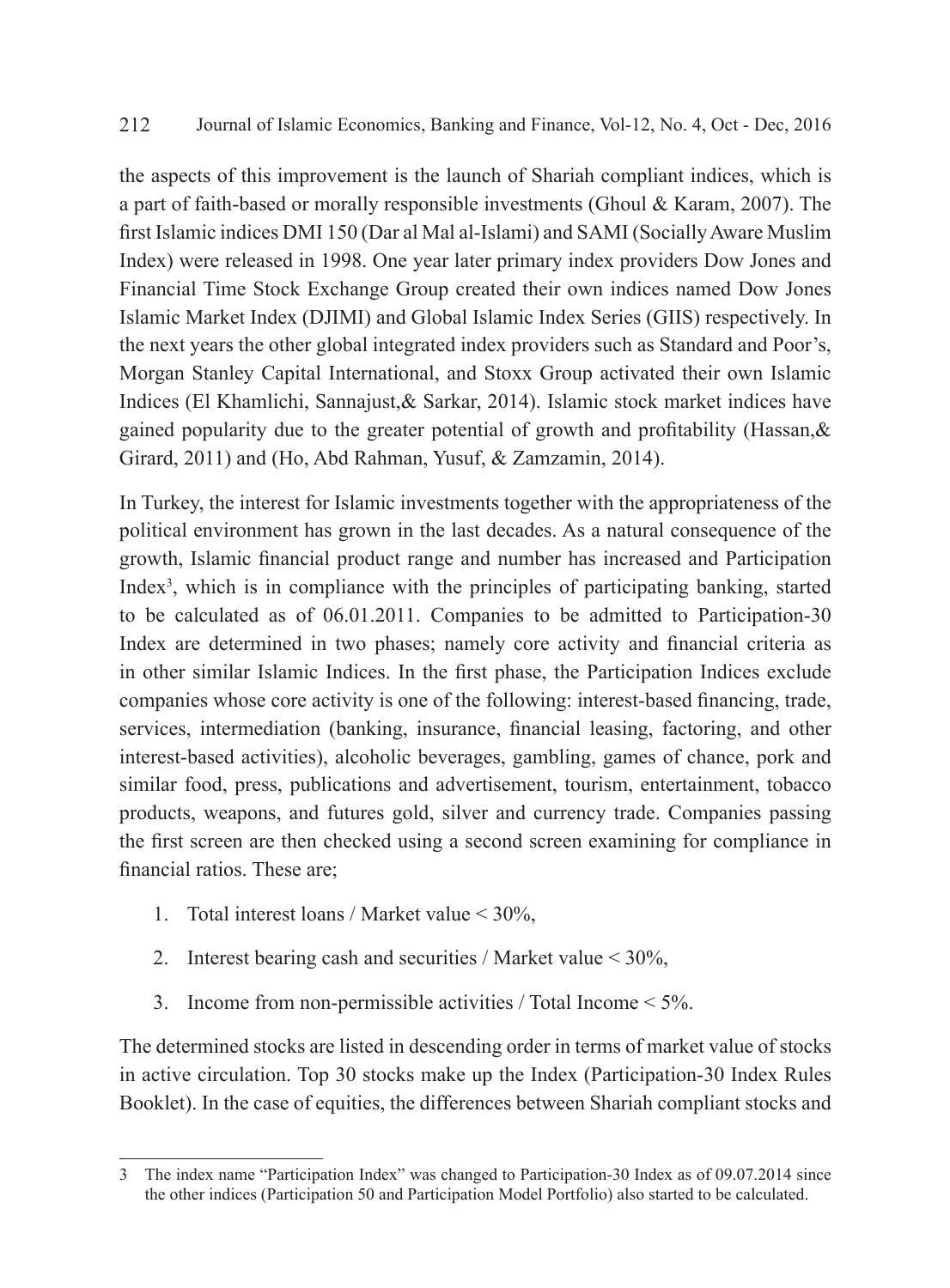Market Response to the Addition and Deletion of Participation Index: Evidence..... 213

their conventional forms are even less significant, only requires screenings (Sadeghi, 2015).

At present, there are many Islamic Indices formed by different institutions. Among the Islamic Indices, filtering process is very similar to each other but there is no exact standardization according to the financial ratio filtering. This difference is due to the diversity in the perspectives to provisions of Shariah (Yanpar, 2014) and the scarcity of qualified Shariah scholars. Individual investors with Islamic sensitivity and Islamic fund managers can determine which stocks are eligible for investing, by looking at the contents of Islamic Index. Also addition/deletion to the Islamic Indices is a critical phenomenon from a religious viewpoint since Islamic funds should be adjusted to their portfolios according to the new situation. While an inclusion into the list may or may not attract new funds (depend on the universe of eligible stocks and the available substitutes to the stock), a deletion will require portfolio rebalancing by Islamic funds (Abdullah, & Bacha, 2001).

The purpose of this paper is to investigate the impacts of index additions (deletions) on the return and trading volume of the Participation-30 Index in Turkey, by using event study methodology. Furthermore, this study contributes to the limited literature of Participation Index of Turkey. The rest of the paper is organized as follows. Section 2 presents relevant literature. Section 3 describes the data set and explains the methodology we followed. Section 4 discusses the empirical results and Section 5 concludes the paper.

# **2. Literature Review**

The issue of additions and deletions to stock indices has been widely studied in finance. The existing literature shows that additions of stocks to major stock indices usually results in higher trade volume and returns, deletions are known to reduce returns (Chakrabarti, Huang, Jayaraman,& Lee, 2005). Yet there is not much comprehensive academic research related to the effect of the revision of Islamic Indices on the stocks returns and trading volumes. The literature for Participation Index in Turkey is also very limited. Studies on these two issues are summarized below.

Most of the studies related to how the revision of Islamic Indices affects the stocks returns and trading volumes are performed in Malaysia which is one of the pioneer countries of Islamic Finance. Abdullah and Bacha (2001) examined the impact of stocks that have either been added or deleted from the list of halal stocks (the list of approved companies by Malaysian Shariah Advisory Council) on the returns and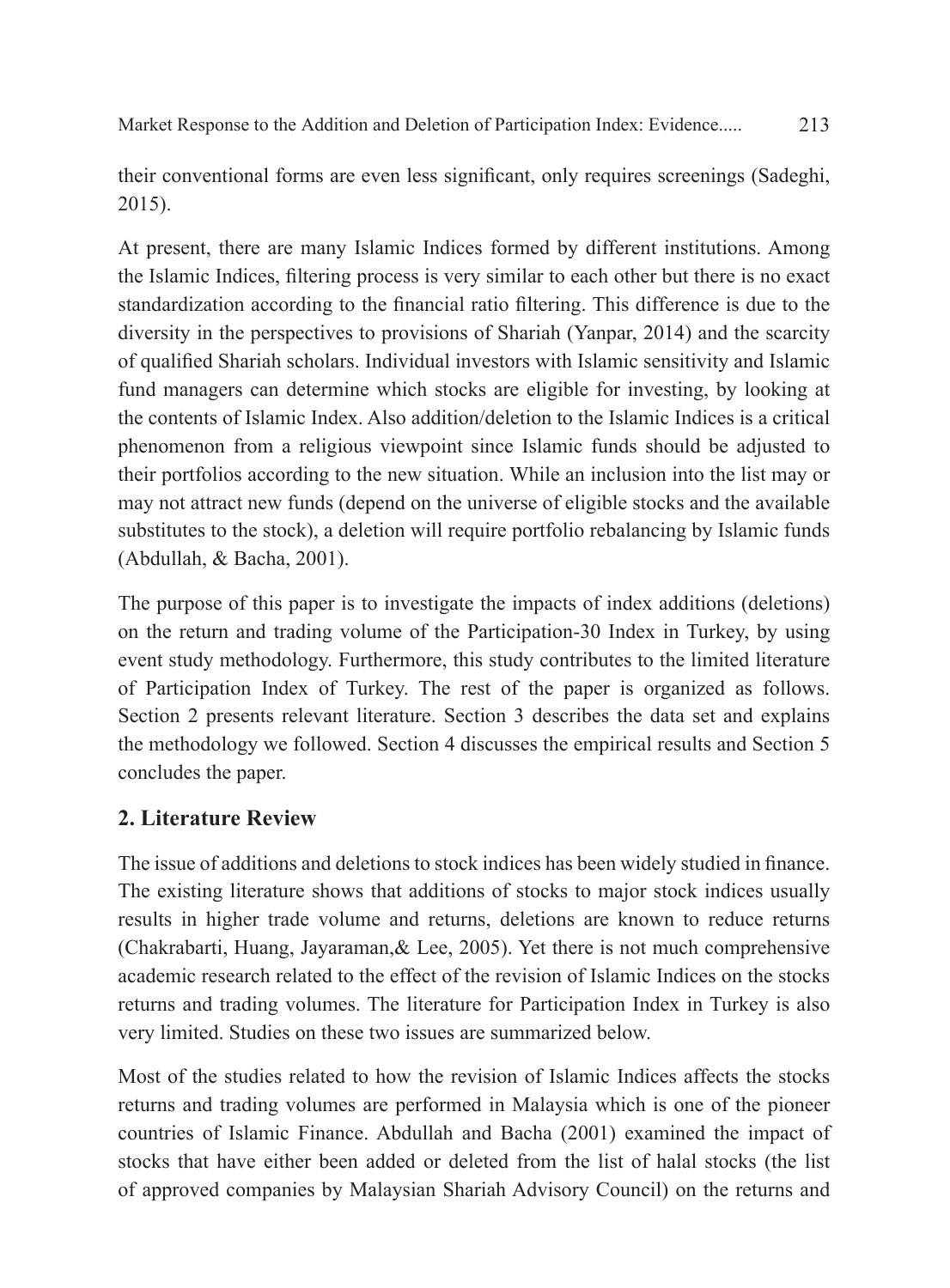trading volumes. Their findings suggest that additions in the list result in a positive impact while a negative impact occurs by deletions.

Sadeghi (2008) investigated the impact of the introduction of Shariah compliant Index (SI) by Bursa Malaysia on the performance and liquidity of included stocks, using an event study to estimate the mean cumulative abnormal returns in the days surrounding the event. The results show that, overall, the introduction of SI has a positive impact on the financial performance of included stocks and their liquidity over a longer period.

Malaysian Shariah Advisory Council revised the methodology in screening stocks for Shariah compliance on  $29<sup>th</sup>$  November 2013. Yazi, Morni and Saw (2015) examined the new situation and find that the inclusion of a stock in the Shariah compliant list has a positive effect on the value of the stock; while removal from the list negatively affects the price of the stock. Ameer (2015) estimated the idiosyncratic risk of Shariah compliant stocks included (excluded) from FTSE Bursa Malaysia Emas Index and according to their results, before stocks are included in the Shariah Index, these stocks tend to exhibit higher idiosyncratic risk, and after inclusion in the Shariah Index, these stocks tend to exhibit lower idiosyncratic risk.

Apart from Malaysia studies, Sadeghi (2014) has investigated the impacts of index addition and deletion using a sample of 117 companies added to and 87 companies deleted from the DJIM index over the period January 2006 – December 2009. His results suggest that stock prices respond negatively to index additions, and positively to index deletions. Furthermore, his study provides overwhelming evidence in support of long-term decline in the returns and liquidity of added stocks, and long-term improvement in the returns of the deleted stocks.

Sadeghi (2011) also investigated the impacts of index additions on the return and liquidity of Shariah compliant stocks in Kuwait, Oman, Qatar, and UAE. The findings show that stock prices respond positively to index addition events; whereas, the effect of the liquidity of added stocks changes depending on the country and the liquidity measures. Febrian, Erwany and Primadhi (2013) study the market response to composition change of Jakarta Islamic Index. Results show that the market reacts positively to stocks newly included in the Islamic Index leading to the improvement of their returns and vice versa.

The studies related to the Participation Index in Turkey are limited. Savaşan, Yardımoğlu and Beşel (2015) investigate the effects of exogenous shocks on Participation-30 Index. The results suggest that there is an exogenous shock and its impact on Participation-30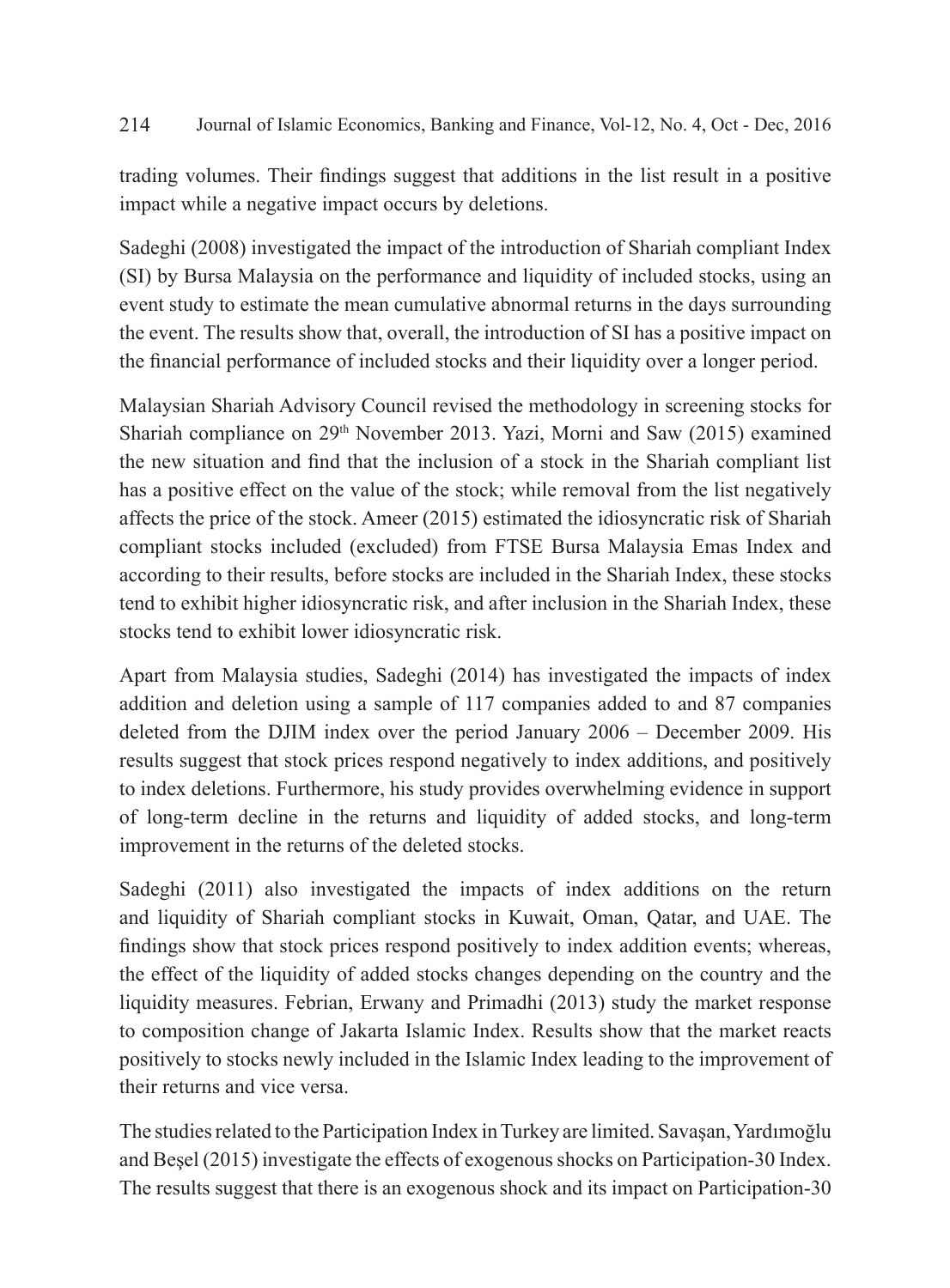Index will be permanent. Yıldız (2015) examines the risk and return characteristics of Participation-30 Index and BIST 100 Index during the period of January 2011 – October 2014. According to the results, the Islamic filtering does not have an adverse effect on the Participation-30 Index performance.

# **3. Data and Methodology**

The aim of this study is to evaluate the effects of additions or deletions from Participation-30 Index on the returns and trading volumes of stocks, from April 2011 to June 2015, for 18 revision periods. Participation Index has been calculated as the price and yield indices of simultaneous data beginning from 06 January 2011 to include top 30 eligible companies and reviewed and adjusted on a quarterly basis. The resulting changes to the index composition are announced before two days from the effective date<sup>4</sup>. This study comprises 18 revision periods. In these revision periods, 75 stocks are added and 75 stocks are deleted from the Participation-30 Index. Thus the whole sample consists of 150 stocks but we use 51 stocks for addition and 30 stocks for deletion in the analysis. The reasons for the excluded stocks are; 7 of them do not have enough historical data within 120 days preceding the announcement date. Since 63 stocks has been added or deleted in one or two previous index period, they overlap with the estimation period of 120 days. These stocks are also excluded from the analysis to ensure the reliability of the estimation period. Lastly, 1 stock is removed for the reason that the board was closed for a while within the estimation period.

The data used in the present study are obtained from the website of İş Investment and Bizim Securities. Data series consisting of daily stock prices, trading volumes and daily index time series are collected from İş Investment Remaining data such as effective and announcement dates of the additions and deletions are gathered from Bizim Securities. All stock prices are adjusted for dividends, rights issues, and stock splits.

To estimate the impact of the additions to and deletions from the Participation-30 Index, we applied event study methodology. Our methodology broadly follows the approach in Lynch and Mendenhall (1996), Consolandi, Jaiswal-Dale, Poggiani and Vercelli

<sup>4</sup> In the first years of Participation-30 Index, the resulting changes to the index composition are announced to range from 1 to 4 trading days before the effective date. In this study, due to the lack of data we use the first two trading days after the announcement date. Also when the revision in the index composition was declared after the trading session, announcement date was accepted to be the next trading day.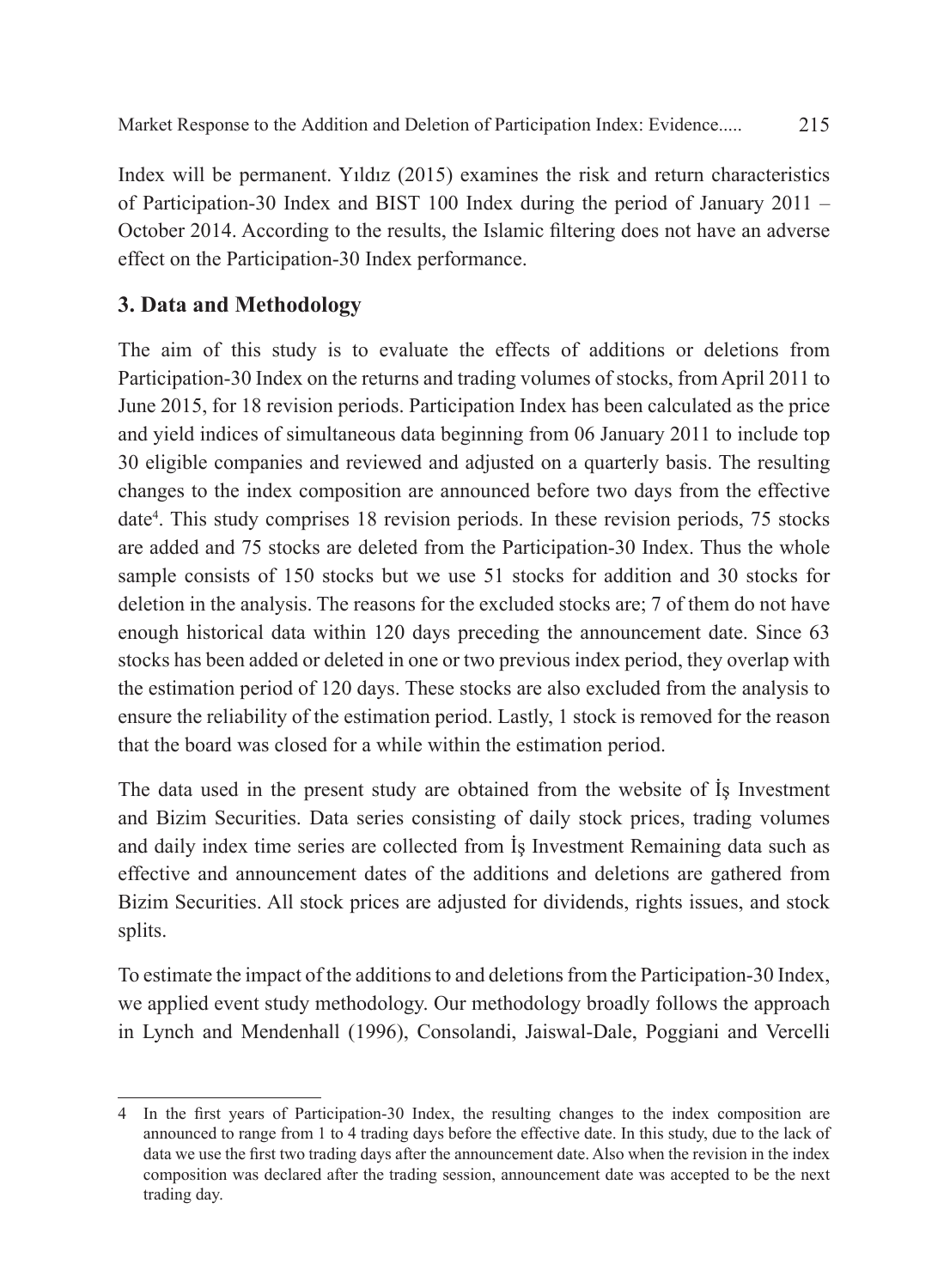(2009) and Cheung and Roca (2013). We further divide the whole event window into five sub-windows in order to evaluate different aspects of stock behavior around the events. Sub-windows are displayed in Table 1.

| <b>Interval Name</b> | <b>Interval Time</b> | <b>Interval Explanation</b>                                        |
|----------------------|----------------------|--------------------------------------------------------------------|
| Pre-Announcement     | $AD-5$ $AD-1$        | For the existence of any anticipation or leakage<br>of information |
| Announcement         | AD                   | Announcement date of the new index composition                     |
| Post-Announcement    | $AD+1, AD+2$         | Comprise from day after announcement date till<br>effective date   |
| Effective            | ED                   | Actualizing day of index revision                                  |
| Post-Effective       | $ED+1ED+5$           | The first 5 trading days after the index revision                  |

**Table 1:Sub-windows of the Whole Event Window**

Since an event study analyzes the abnormal performance, modeling the expected returns has a special importance (Basdas & Oran, 2014). In order to obtain abnormal returns, the Market Model is preferred. Holler (2014) has found in his meta research that the market model is the predominant model for predicted expected returns (www. eventstudytools.com). The abnormal returns are estimated according to the market model as follows:

$$
AR_{it} = R_{it} - \alpha_i - \beta_i (R_{mt})
$$

where  $AR_{ii}$  is the abnormal return for stock *i* at time *t*,  $R_{ii}$  is the realized return for stock *i* at time *t*,  $R_{mt}$  is the market return on day *t* (BIST 100 Index as proxy for market's return),  $\alpha_i$ and  $\beta$ <sub>*i*</sub> are the coefficients calculated through an OLS regression model using logarithmic daily returns of stocks and market during analysis period. We estimate the expected return using data for a 120 day period before the event window (AD-125...AD-6).

To test for the significance of the abnormal return (or trading volumes) over the event period, MacKinlay (1997) supports the idea of using non-parametric tests together with parametric tests. Hence we apply both parametric and non-parametric tests. The parametric one is Boehmer, Musumeci and Poulsen (1991) (hereafter BMP) t-statistic adjusted for cross-sectional correlation proposed by Kolari and Pynnönen (2010); and the non-parametric one is Wilcoxon Signed Ranks test.

First of all, the abnormal returns on stock i on the event day E are standardized by the estimation period standard deviation (*SAR<sub>i,E</sub>*). The estimation period is from AD−125 to AD−6.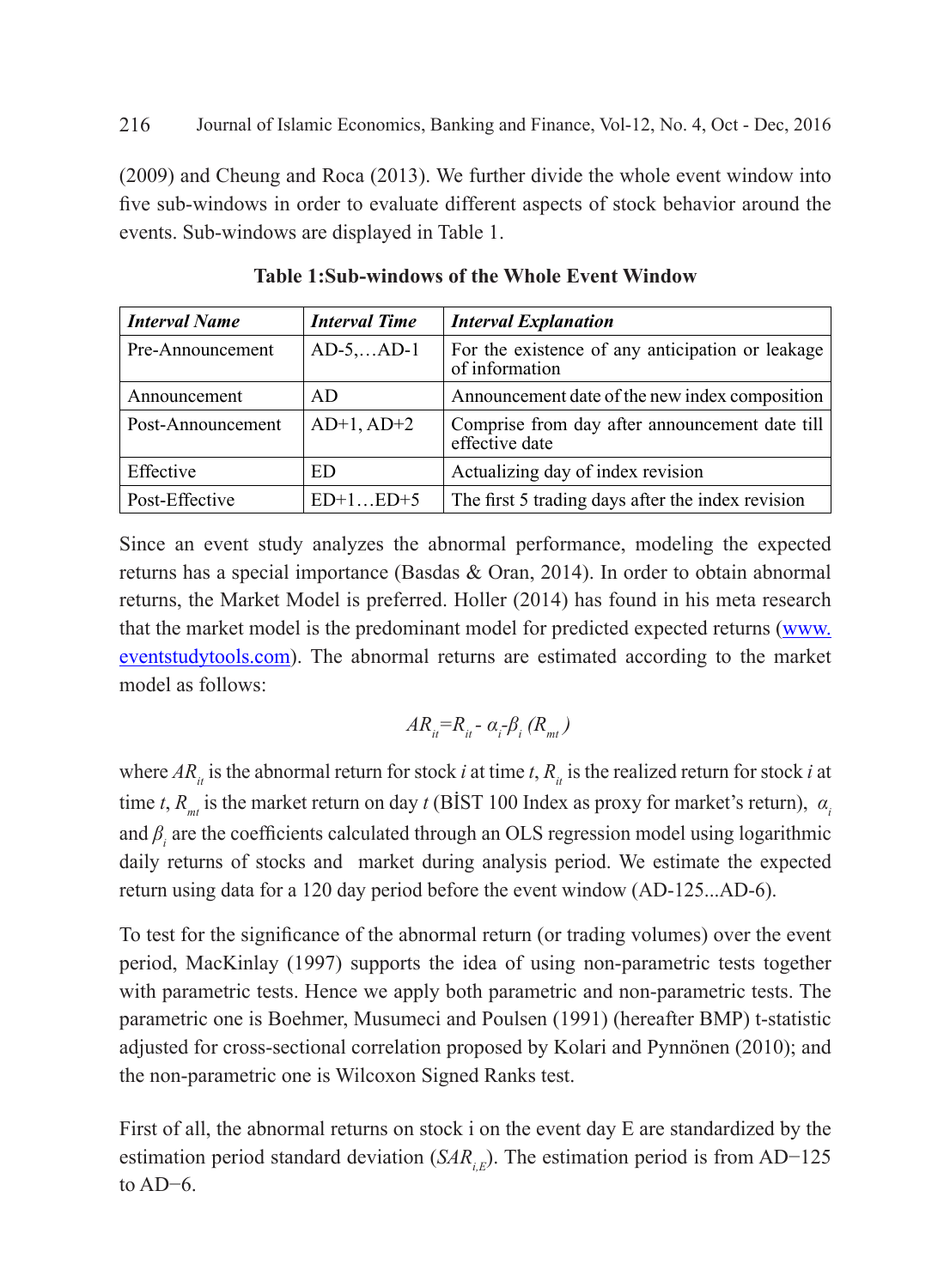Market Response to the Addition and Deletion of Participation Index: Evidence..... 217

$$
SAR_{i,E} = \frac{AR_{i,E}}{\sigma_i \sqrt{1 + \left(\frac{1}{T_i}\right) + \frac{\left(R_{m,E} - \overline{R}_{m,e}\right)^2}{\Sigma_{t=1}^T \left(R_{m,t} - \overline{R}_{m,e}\right)^2}}}
$$

where  $SAR_{i}$  is the standardized abnormal return of stock *i* on the event date *E*;  $AR_{i}$ represents stock *i*'s abnormal return on the event day;  $\sigma_i$  is the standard deviation of security *i* during the estimation period;  $T<sub>i</sub> = 120$  is the number of trading days used as the estimation period *e* for the stock *i*;  $R_{m}$  is the market return on the event window/ date *E*;  $\overline{R}_{mE}$  is the average market return on the estimation period *e*;  $R_{mL}$  and is the market return on day *t*.

Then, BMP t-statistic is computed as follows:

$$
t_{BMP} = \frac{\left(\frac{1}{N}\right)\sum_{i=1}^{n} SAR_{i,E}}{\sqrt{\sigma_{SAR_{i,E}}^{2}/N}}
$$

where *N* is the number of firms in the sample and  $\sigma_{SAR_{i,E}}^2$  is the variance of  $SAR_{i,E}$ . Strength of using BMP t-statistic is that it accounts for event-induced volatility but it is not robust to cross-correlation. Thus we use the simple adjustment proposed by Kolari and Pynnönen (2010) that takes into account the cross-correlation among the event on a same date. BMP t-statistic adjusted for cross-sectional correlation of abnormal returns can be computed as follows:

$$
t_{ABMP} = t_{BMP} \sqrt{\frac{1 - \overline{\rho}}{1 + (N - 1)\overline{\rho}}}
$$

where  $\overline{\rho}$  is the average of the sample cross-sectional correlations of the estimationperiod residuals.

Wilcoxon Signed Rank test is used as a non-parametric test in this study since it considers that both the sign and the magnitude of abnormal returns are significant. The test statistic is given by:

$$
W_t = \sum\nolimits_{i=1}^{N} r_i^+
$$

where  $r_i^+$  is the positive rank of the absolute value of abnormal returns. The test statistic for testing null hypothesis is then defined as:

$$
Z_{wilcoxon,t} = \frac{W - N(N-1)/4}{\sqrt{N(N+1)(2N+1)/12}}
$$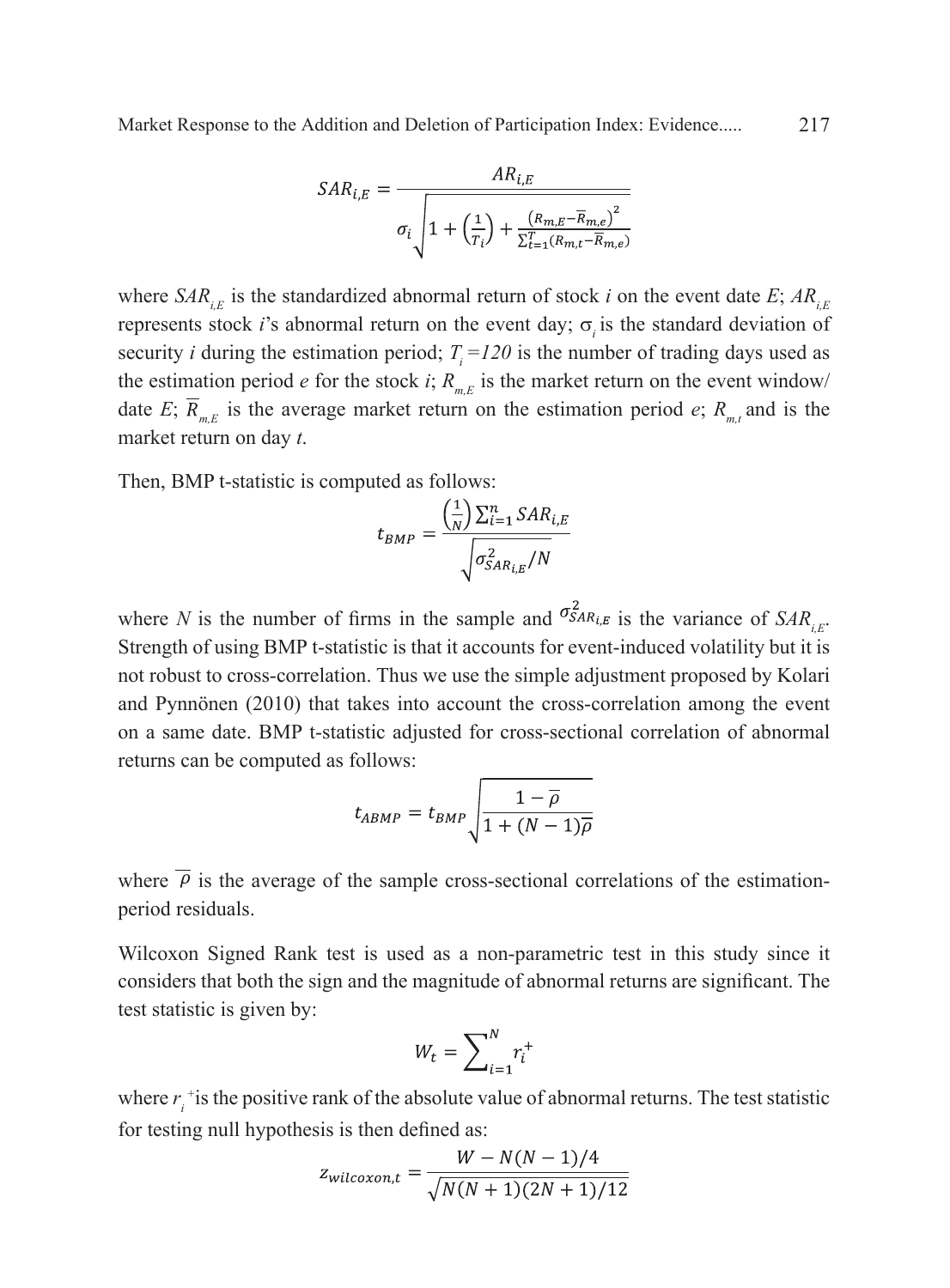To determine for abnormal trading volume we use the Harris and Gurel (1986) methodology.

$$
VR_{it} = \frac{V_{it}}{V_{t}}/V_{mt}} - 1
$$

where  $V_{it}$  and  $V_{mt}$  are the trading volumes of stock *i* and of the market portfolio *m* at time *t*, respectively.  $V_i$  and  $V_m$  are the average trading volumes of stock and market during the period from AD−125 to AD−6. The volume ratio,  $VR_{\mu}$  is a standardized measure of the trading volume of stock *i* in the time period *t*, adjusted for the marketwide changes. Its expected value is 0 if there is no change in the volume during the event date relative to the estimation period. The  $VR_{ij}$  is also tested by adjusted BMP t-statistic and Wilcoxon Signed Rank test.

## **4. Empirical Results and Discussion**

We analyze the results of the study with respect to the price movements and trading volumes separately, in the following sections.

## **4.1 Price Results**

Table 2 presents the Cumulative Abnormal Returns (CAR) for index addition (Panel A) and index deletion (Panel B), in the event windows for the Participation-30 Index. Panel A shows that the calculated CARs are predominantly negative for all sub event windows except the days  $(ED+1, ED+3)$  and  $(ED+1, ED+4)$ . Days  $(AD-5, AD-1)$  and (AD-3,AD-1) decrease by 1.58% and 1.15% respectively with statistically significant difference at the 0.05 level for the non-parametric test. On the Effective Date (ED) and Announcement Date (AD) we observe negative abnormal returns of -0.41% and -0.39% respectively; but only (AD) is statistically significant according to the  $Z_{\text{wilcoxon}}$ test at 0.10 level. In all but one (ED+1,ED+4) of the examined days, the number of negative stocks are much more than the positive ones.

The results of index deletions (Panel B) are almost the exact opposite of index additions (Panel A). Positive CARs are calculated in the pre-announcement and post-effective periods. During the pre-announcement period all CARs are statistically significant at the conventional levels according to both of the parametric and non-parametric tests, except the day (AD-2,AD-1) in the parametric test. The CAR for the day (AD-3,AD-1) is 1.51%, and statistically significant at the 0.05 and 0.01 levels in parametric and nonparametric tests, respectively. In addition, the day (AD-3,AD-1) has the maximum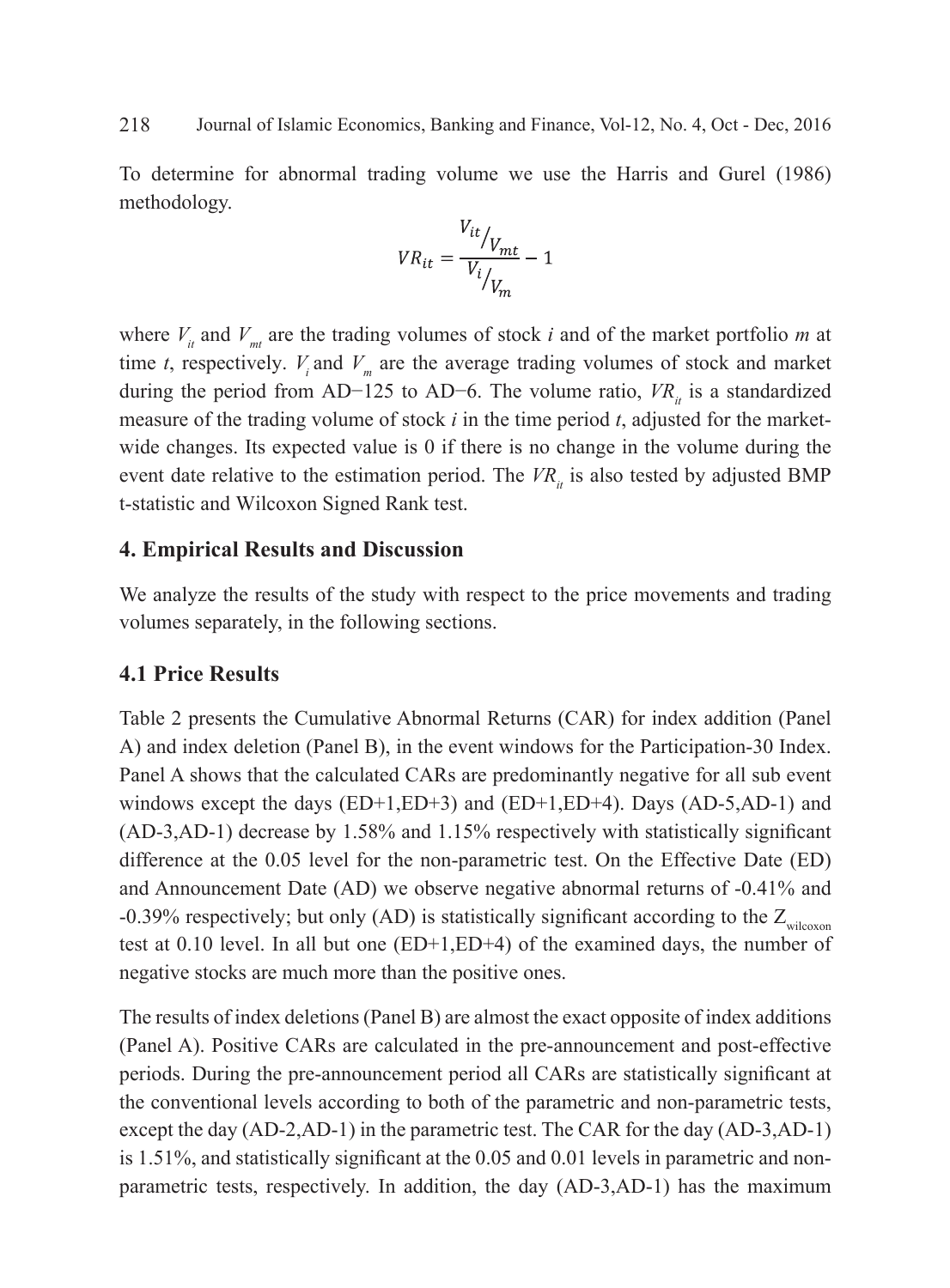number of positive stocks (22-8). Likewise, the stocks that are deleted from the index generate negative CARs in the announcement (-0.50%) and the effective (-0.38%) dates. The announcement date result is statistically significant at 0.05 level in both tests.

| <b>Event Window</b> |                    | <b>Panel A - Index Additions</b> |            |                                |              | <b>Panel B - Index Deletions</b> |            |                                |              |  |
|---------------------|--------------------|----------------------------------|------------|--------------------------------|--------------|----------------------------------|------------|--------------------------------|--------------|--|
| <b>Period Name</b>  | <b>Period Time</b> | <b>CAR</b>                       | $t_{abhm}$ | $\mathbf{z}_{\text{wilcoxon}}$ | $>0$ - $<$ 0 | <b>CAR</b>                       | $t_{abhm}$ | $\mathbf{z}_{\text{wilcoxon}}$ | $>0$ - $< 0$ |  |
| Pre-Announcement    | $AD-5, AD-1$       | $-1.58%$                         | $-1.007$   | $-2.217**$                     | 18-33        | 1.65%                            | $2.156**$  | $-2.078**$                     | 19-11        |  |
|                     | $AD-4, AD-1$       | $-1.16%$                         | $-0.820$   | $-1.476$                       | $20 - 31$    | 1.42%                            | 1.887*     | $-1.800*$                      | 18-12        |  |
|                     | $AD-3$ , $AD-1$    | $-1.15%$                         | $-0.972$   | $-2.062**$                     | 22-29        | 1.51%                            | $2.156**$  | $-2.602***$                    | $22 - 8$     |  |
|                     | $AD-2, AD-1$       | $-0.70%$                         | $-0.598$   | $-1.176$                       | $25 - 26$    | 0.78%                            | 1.340      | $-1.719*$                      | $17 - 13$    |  |
|                     | $AD-1$             | $-0.25%$                         | $-0.426$   | $-1.425$                       | $20 - 31$    | 0.79%                            | $1.761*$   | $-1.697*$                      | $15 - 15$    |  |
| Announcement        | AD                 | $-0.39%$                         | $-0.709$   | $-1.879*$                      | $21 - 30$    | $-0.50%$                         | $-2.529**$ | $-2.180**$                     | $12 - 18$    |  |
| Post-Announcement   | $AD+1$             | $-0.18%$                         | $-0.205$   | $-1.176$                       | 22-29        | $0.00\%$                         | $-0.207$   | $-0.586$                       | $13 - 17$    |  |
|                     | $AD+1, AD+2$       | $-0.95%$                         | $-1.313$   | $-0.961$                       | $20 - 31$    | 0.17%                            | 0.123      | $-0.588$                       | $16 - 14$    |  |
| Effective           | <b>ED</b>          | $-0.19%$                         | $-0.489$   | $-1.636$                       | 19-32        | $-0.38%$                         | $-1.730*$  | $-1.635$                       | 11-19        |  |
| Post-Effective      | $ED+1$             | $-0.26%$                         | $-0.482$   | $-1.490$                       | 19-32        | 0.40%                            | $1.787*$   | $-1.255$                       | $17 - 13$    |  |
|                     | $ED+1,ED+2$        | $-0.24%$                         | $-0.499$   | $-1.052$                       | 19-32        | 0.48%                            | 1.274      | $-1.388$                       | $15 - 15$    |  |
|                     | $ED+1,ED+3$        | 0.08%                            | $-0.209$   | $-0.548$                       | 22-29        | 0.36%                            | 0.657      | $-0.668$                       | $16 - 14$    |  |
|                     | $ED+1, ED+4$       | 0.16%                            | $-0.201$   | $-0.127$                       | $26 - 25$    | 0.14%                            | $-0.109$   | $-0.910$                       | $17 - 13$    |  |
|                     | $ED+1,ED+5$        | $-1.00\%$                        | $-0.863$   | $-1.753*$                      | 22-29        | 0.14%                            | 0.065      | $-0.381$                       | $13 - 17$    |  |

**Table 2: Daily Cumulative Abnormal Returns (CARs)**

*Note: This table presents the daily CARs of addition and deletion to Participation Index with five sub event- windows. Notice that the announcement date and effective date are denoted as AD and ED, respectively. Results are shown in two parts. Panel A (Columns 3-6) is related to the index addition and Panel B (Columns 7-10) is related to the index deletion. The 3rd and 7th columns show daily CARs results. The 4th and 8th columns demonstrate the parametric test results. Column 5 and 9 show the non-parametric test. Finally the*  $6<sup>th</sup>$  *and 10<sup>th</sup> columns are the number of positive and negative abnormal returns for the analyzed stocks.*

\*\*\*,\*\*, and \* indicate significance at the 1, 5, and 10 percent levels respectively.

# **4.2 Trading Volume**

The results for the impact of addition/deletion of stocks to the Participation-30 Index on trading volume are indicated in Table 3. Findings show that trading volumes are highly above the normal levels at days (AD-5,AD-1 and AD-4,AD-1) for the added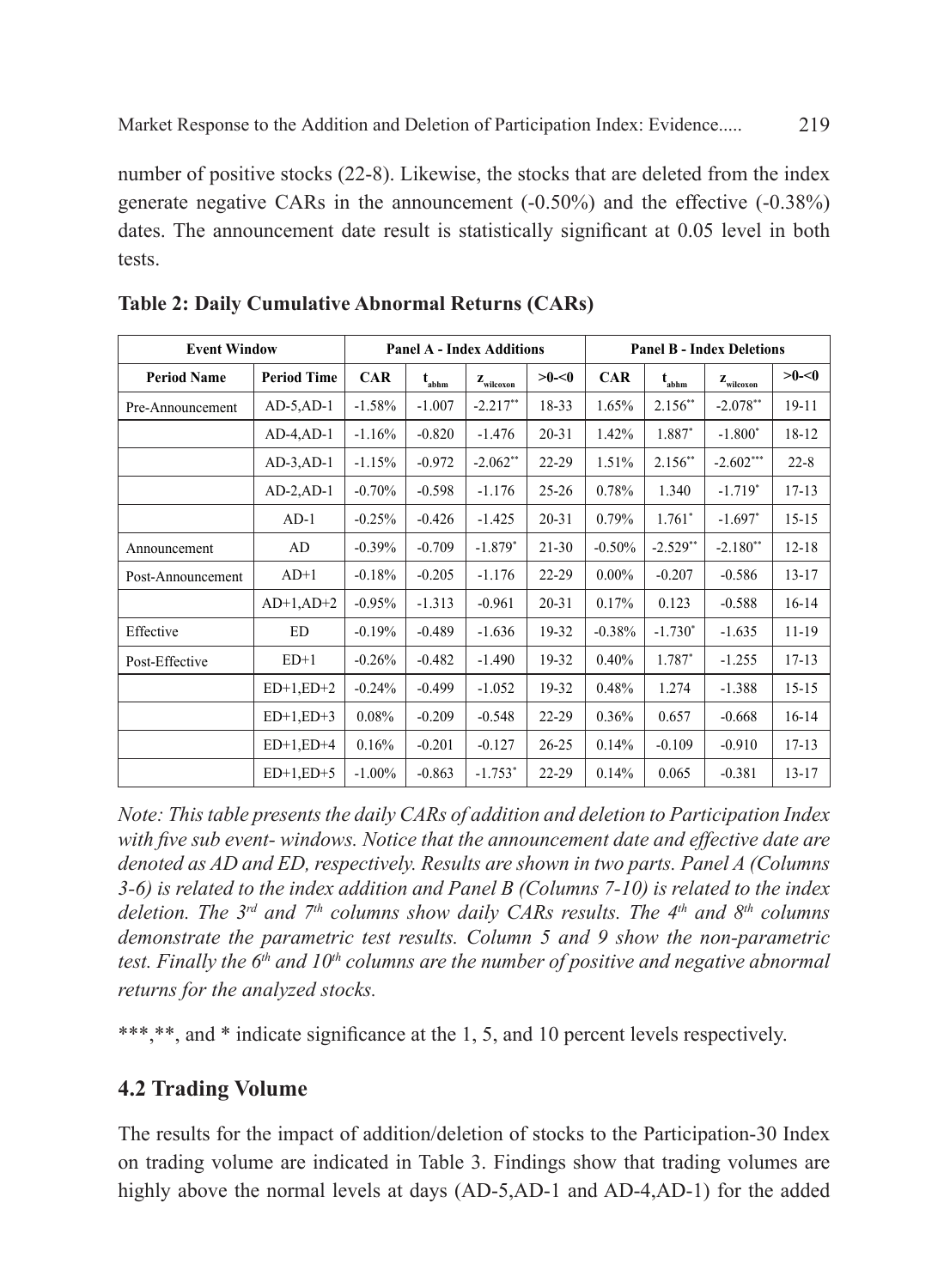and deleted stocks; but not statistically significant. During the post-announcement periods and the effective date, abnormal trading volumes are found to be negative when compared to the normal level, for the included stocks; and this is statistically significant according to the non-parametric test.

The abnormal volume of included stocks is 21.0% higher than the normal level on the announcement day, whereas it is 15.2% lower than the normal level in the effective date. Negative abnormal trading volume stocks seem to be markedly higher than the positive ones on the effective date and post-effective periods for index deletions.

| <b>Event Window</b> |                    | <b>Index Additions</b> |            |                                |              | <b>Index Deletions</b> |            |                                |                 |
|---------------------|--------------------|------------------------|------------|--------------------------------|--------------|------------------------|------------|--------------------------------|-----------------|
| <b>Period Name</b>  | <b>Period Time</b> | <b>CATV</b>            | $t_{abhm}$ | $\mathbf{z}_{\text{wilcoxon}}$ | $>0$ - $<$ 0 | <b>CATV</b>            | $t_{abhm}$ | $\mathbf{z}_{\text{wilcoxon}}$ | >0-<br>$\leq 0$ |
| Pre-Announcement    | $AD-5$ , $AD-1$    | 2.522                  | 0.897      | $-0.431$                       | 19-32        | 2.092                  | 1.534      | $-0.874$                       | $17 - 13$       |
|                     | $AD-4, AD-1$       | 1.654                  | 0.935      | $-0.778$                       | $20 - 31$    | 1.118                  | 1.388      | $-0.792$                       | $14 - 16$       |
|                     | $AD-3$ , $AD-1$    | 0.904                  | 0.801      | $-0.300$                       | 22-29        | 0.957                  | 1.439      | $-0.895$                       | $13 - 17$       |
|                     | $AD-2, AD-1$       | 0.618                  | 0.804      | $-0.319$                       | 24-27        | 0.781                  | 1.342      | $-0.298$                       | $12 - 18$       |
|                     | $AD-1$             | 0.321                  | 0.907      | $-0.797$                       | $26 - 25$    | 0.543                  | 1.159      | $-0.545$                       | $10 - 20$       |
| Announcement        | AD                 | 0.210                  | 0.590      | $-0.553$                       | $21 - 30$    | 0.788                  | 1.618      | $-0.175$                       | $13 - 17$       |
| Post-Announcement   | $AD+1$             | $-0.127$               | $-0.481$   | $-2.793***$                    | 19-32        | $-0.049$               | $-0.454$   | $-0.833$                       | $14 - 16$       |
|                     | $AD+1, AD+2$       | $-0.204$               | $-0.344$   | $-2.493**$                     | $20 - 31$    | 0.324                  | 0.885      | $-0.134$                       | $15 - 15$       |
| Effective           | ED                 | $-0.152$               | $-0.643$   | $-3.187***$                    | 17-34        | $-0.091$               | $-0.748$   | $-1.676*$                      | $7 - 23$        |
| Post-Effective      | $ED+1$             | 0.001                  | 0.001      | $-1.903*$                      | 18-33        | 0.083                  | 0.322      | $-1.409$                       | $8 - 22$        |
|                     | $ED+1, ED+2$       | $-0.009$               | $-0.019$   | $-1.125$                       | $21 - 30$    | 0.097                  | 0.256      | $-1.635$                       | $10 - 20$       |
|                     | $ED+1, ED+3$       | 0.007                  | 0.011      | $-0.876$                       | $22 - 29$    | $-0.115$               | $-0.273$   | $-1.697*$                      | $8 - 22$        |
|                     | $ED+1, ED+4$       | 0.162                  | 0.193      | 0.591                          | 24-27        | $-0.282$               | $-0.587$   | $-1.635$                       | $8 - 22$        |
|                     | $ED+1, ED+5$       | 0.197                  | 0.191      | $-0.544$                       | $25 - 26$    | $-0.170$               | $-0.298$   | $-1.203$                       | $10 - 20$       |

**Table 3: Daily Cumulative Abnormal Trading Volumes (CATVs)**

*Note: This table presents the daily CATVs of addition and deletion to Participation Index with five sub event- windows. CATV is the cumulative cross sectional average of stocks' trading volumes adjusted for total market volume.*

\*\*\*,\*\*, and \* indicate significance at the 1, 5, and 10 percent levels respectively.

# **4.3 Discussion**

One would expect that additions affect positively while deletions affect negatively. Nevertheless, based on the above results, our findings are not much consistent with the expectations. Negative returns are observed during almost all the analyzed periods for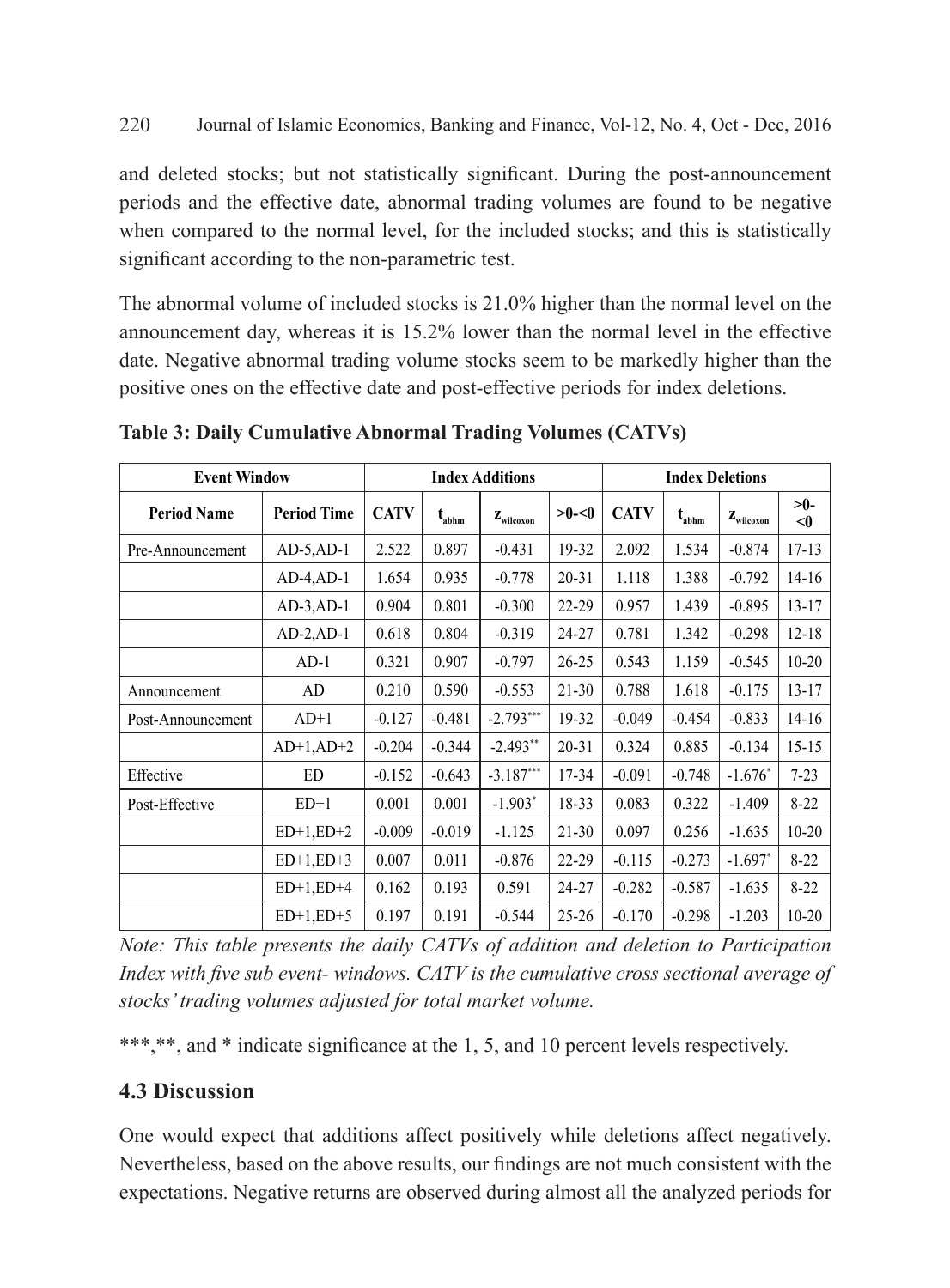Market Response to the Addition and Deletion of Participation Index: Evidence..... 221

index addition; while positive returns are found for index deletions, except two days. For our sample of 51 addition, we find that the number of positive stocks are more than the negative stocks, except one day; whereas reverse situation is observed for the sample of 30 deletions.

Trading volume increases during the pre-announcement and announcement periods but this change is not found to be statistically significant. Contrarily, it decreases during the post-announcement and effective periods for index additions by showing a statistical significance only in non-parametric test. Our sample of 30 deletions has higher volumes during the pre-announcement and announcement periods as in index addition; in the remaining periods trading volume follows a mixed trend.

We think three factors to be effective on that the results are not consistent with our expectations. The first one is the lack of recognizability and products about Participation Index. In recent years, the development in non-banking areas of Islamic Finance has accelerated in Turkey; offering a new alternative to the investors who have religious and ethical sensitivity. None the less, the product range in the Participation Index is very limited, especially for mutual funds. It can be due to the short history of the index.

We think that the second effect can be the attitude of the domestic investors who have religious sensitivity. It is a common belief in Turkey that something is forbidden regardless of its amount. For instance, even a little amount of alcohol is considered as prohibited; although it does not make someone drunk. In a similar manner, most of the domestic investors who are aware of the Participation Index are not satisfied with the financial ratio filtering. Because of this thought, they avoid from Participation Index.

Finally, a company can take place in a Participation Index by chance or not necessarily by choice. It is included in the Participation Index when the financial ratios are suitable or vice versa. In Malaysia, Abdullah and Bacha (2001) claim that it may be worthwhile for a company to get its stocks on the SAC list and ensure it remains there, from a stock issuing company viewpoint. However, there are no similar thoughts and feelings in many Turkish companies on Borsa Istanbul, to the best of our knowledge.

# **5. Conclusions**

In this paper, we examine the effects of addition and deletions to the Participation-30 Index on the performance of stocks during the period April 2011 – June 2015. The performance is measured in terms of stock returns and trading volumes. Our results show that stock prices respond negatively to the index additions and positively to the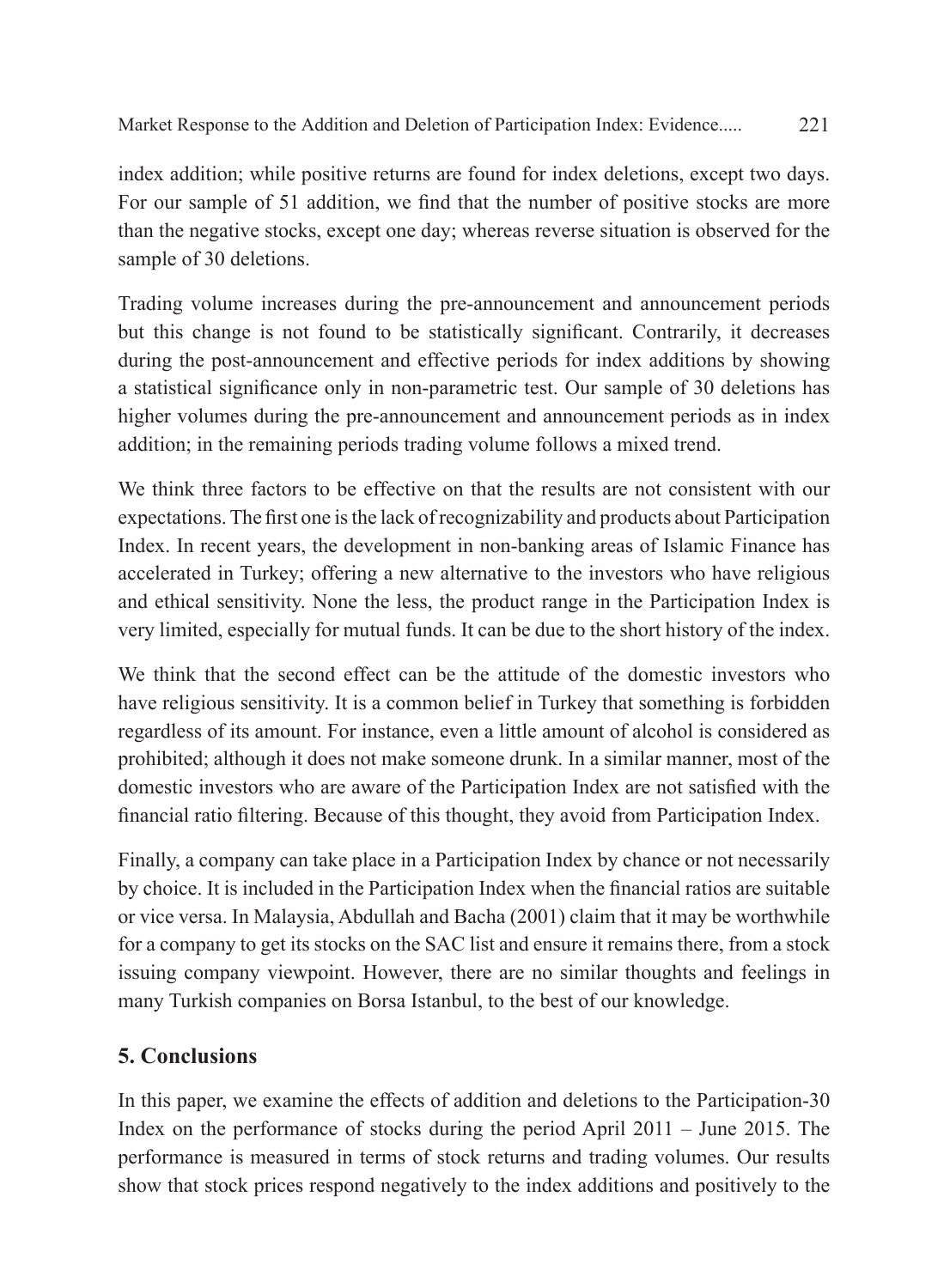index deletions in general, for the research periods. On the announcement and effective days, negative returns are found both for index additions and deletions. Results are varied for the trading volumes. Trading activity of added and deleted stocks is affected positively in the announcement day; while the effective day exhibits an exact opposite behaviour.

When compared to the previous research, our findings appear in line with Sadeghi's (2015) study. His results show that the prices of eligible stocks respond positively to the index additions for Muslim countries and negatively for non-Muslim countries. Our results are similar to the non-Muslim countries. Although the vast majority of the population in Turkey is Muslim, the reasons behind these results can be the following: lack of recognizability and products about Participation Index, opinions of the domestic investors with religious sensitivity related to the index. Furthermore, most of the listing companies' perspectives are similar to the counterparts in Western Countries.

The following suggestions can be done related to the Participation Index. Firstly, generating new indices and diversification of the new products on the indices will draw the interest of foreign investors, especially Arabs. Secondly, there is a strong need for improving the awareness and information of faithful individual investors by the scholars who have both solid religious and financial knowledge. Well-respected scholars' and financial experts' comments will clarify confused minds. Lastly, studies should be done to change the perspectives of the listed companies and reveal the privileges of the Participation Index. We believe that these suggestions will further improve the importance and impact of the Participation Index.

#### **References**

Abdullah, M., & Bacha, O. (2001). Halal Stock Designation and Impact on Price and Trading Volume. *The Journal of Accounting, Commerce & Finance-Islamic Perspective*, 66–97.

Ameer, R. (2015). Idiosyncratic Risk of Investing in Islamic Capital Market Equities. *The Journal of Investing*, *24*(2), 79–89. Retrieved from http://papers.ssrn.com/sol3/papers. cfm?abstract\_id=2189935

Arouri, M. E., Ben Ameur, H., Jawadi, N., Jawadi, F., & Louhichi, W. (2013). Are Islamic finance innovations enough for investors to escape from a financial downturn? Further evidence from portfolio simulations. *Applied Economics*, *45*(24), 3412–3420. http://doi.org/10.1080/00 036846.2012.707776

Basdas, U., & Oran, A. (2014). Event studies in Turkey. *Borsa Istanbul Review*, *14*(3), 167– 188. http://doi.org/10.1016/j.bir.2014.03.003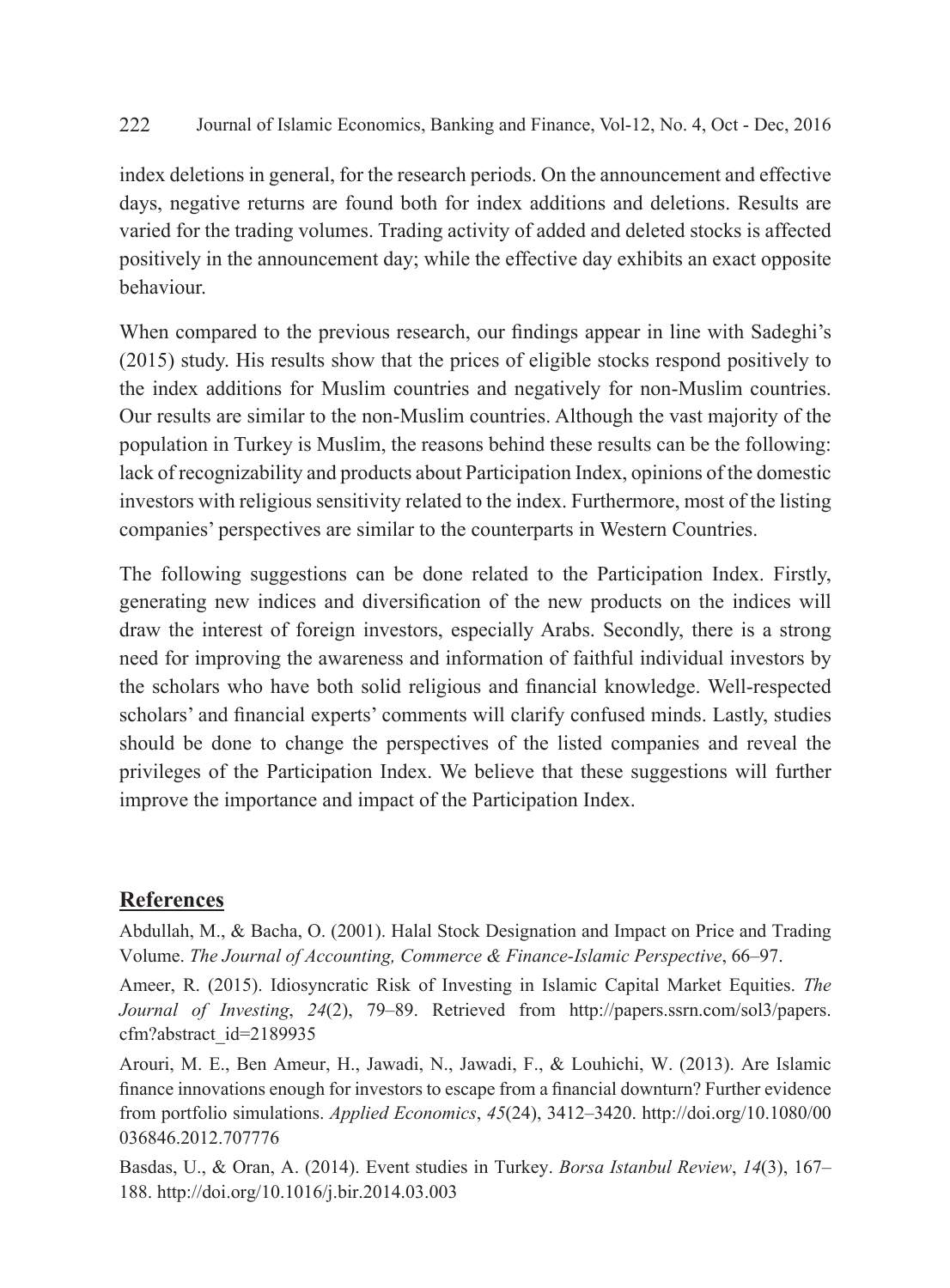Boehmer, E., Musumeci, J., & Poulsen, A. B. (1991). Event-study methodology under conditions of event-induced variance. *Journal of Financial Economics*, *30*(2), 253–272. http:// doi.org/10.1016/0304-405X(91)90032-F

Chakrabarti, R., Huang, W., Jayaraman, N., & Lee, J. (2005). Price and volume effects of changes in MSCI indices – nature and causes. *Journal of Banking & Finance*, *29*(5), 1237– 1264. http://doi.org/10.1016/j.jbankfin.2004.04.002

Cheung, A., Wai K., & Roca, E. (2013). The effect on price, liquidity and risk when stocks are added to and deleted from a sustainability index: Evidence from the Asia Pacific context. *Journal of Asian Economics*, *24*, 51–65. http://doi.org/10.1016/j.asieco.2012.08.002

Consolandi, C., Jaiswal-Dale, A., Poggiani, E., & Vercelli, A. (2009). Global Standards and Ethical Stock Indexes: The Case of the Dow Jones Sustainability Stoxx Index. *Journal of Business Ethics*, *87*(S1), 185–197. http://doi.org/10.1007/s10551-008-9793-1

El Khamlichi, A., Sannajust, A., & Sarkar, H. K. (2014). Islamic Equity Indices: Insight and Comparison with Conventional Counterparts. *Bankers, Markets & Investors*, (130), 69–80.

Eventstudytools. Retrieved December 31, 2015, from http://www.eventstudytools.com/ discussion-and-limitations.

Febrian, E., Erwany, A., & Primadhi, A. (2013). Change of Islamic Index : Evidence From. *The International Journal of Business and Finance Research*, *7*(5), 23–35.

Ghoul, W., & Karam, P. (2007). MRI and SRI Mutual Funds: A Comparison of Christian, Islamic (Morally Responsible Investing) and Social Responsible Investing (SRI) Mutual Funds. *The Journal of Investing*. http://doi.org/10.3905/joi.2007.686416

Harris, L., & Gurel, E. (1986). Price and Volume Effects Associated with Changes in the S&P 500 List: New Evidence for the Existence of Price Pressures. *The Journal of Finance*, *41*(4), 815–829. http://doi.org/10.1111/j.1540-6261.1986.tb04550.x

Hassan, M. K., & Girard, E. (2011). Faith-Based Ethical Investing: The Case of Dow Jones Islamic Indexes. *Networks Financial Institute Working Paper*, *2011-WP:06*, 1–41.

Ho, C. S. F., Abd Rahman, N. A., Yusuf, N. H. M., & Zamzamin, Z. (2014). Performance of global Islamic versus conventional stock indices: International evidence. *Pacific-Basin Finance Journal*, *28*, 110–121. http://doi.org/10.1016/j.pacfin.2013.09.002

Kolari, J. W., & Pynnönen, S. (2010). Event Study Testing with Cross-sectional of Abnormal Returns. *Review of Financial Studies*, *23*(11), 3996–4025.

Lynch, A. W., & Mendenhall, R. R. (1996). New Evidence on Stock Price Effects Associated with Charges in the S&P 500 Index. Retrieved from http://papers.ssrn.com/abstract=1298790

MacKinlay, A. C. (1997). Event Studies in Economics and Finance. *Journal of Economic Literature*, *XXXV*(March), 13–39. http://doi.org/10.2307/2729691

Participation 30 Index Rules Booklet. Retrieved December 28, 2015, from www.katilimendeksi.org Sadeghi, M. (2008). Financial Performance of Shariah-Compliant Investment : Evidence from Malaysian Stock Market. *International Research Journal of Finance and Economics*, (20), 15–26.